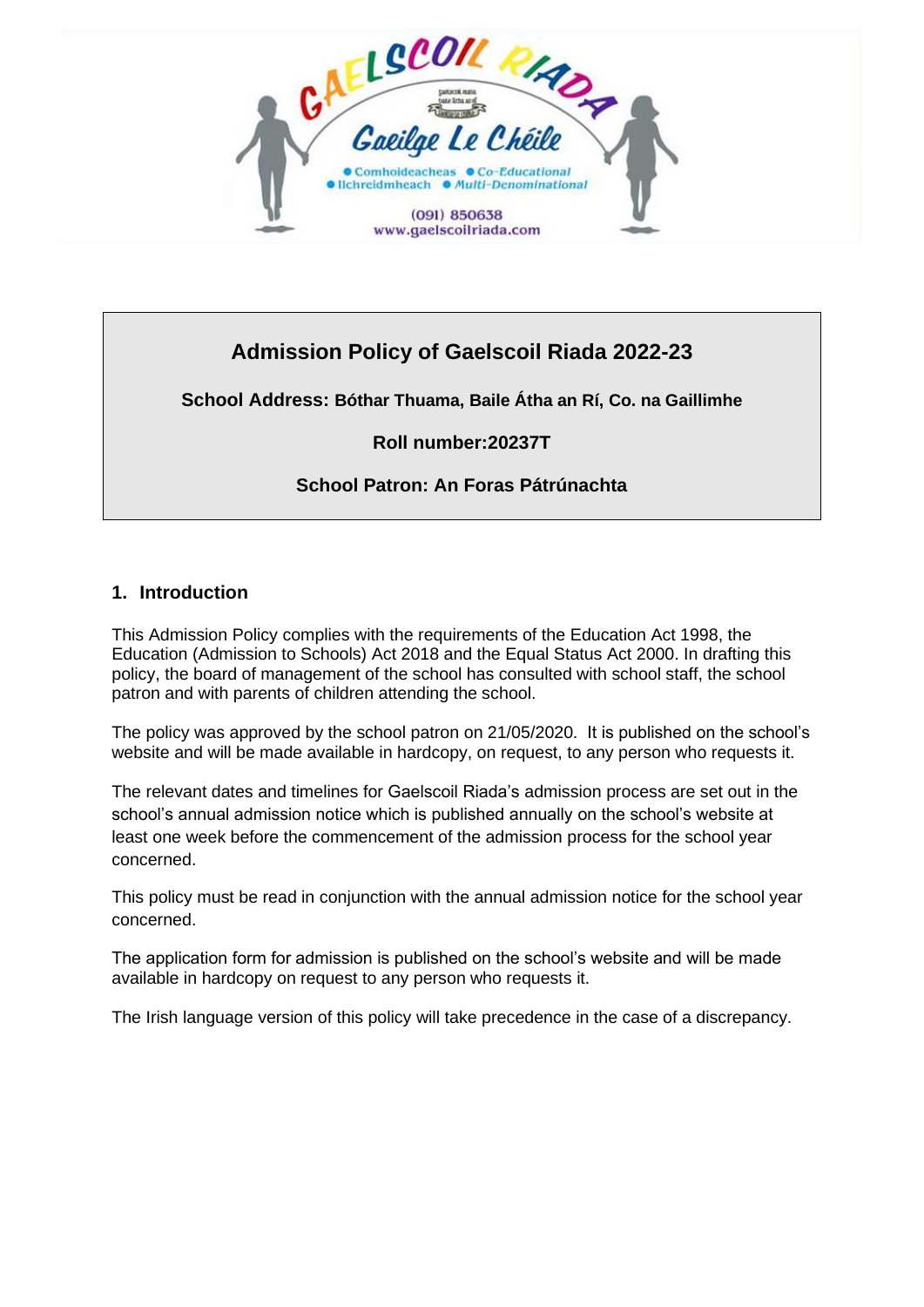# **2. Characteristic spirit and general objectives of the school**

Gaelscoil Riada is an all-Irish primary school under An Foras Pátrúnachta. It is a coeducational school established in 2006 and has a multi-denominational ethos. The promotion of Irish is a primary objective of the school. We welcome all children regardless of their background, beliefs, or special needs.

We recognise the diversity that exists in our community and endeavour to foster an understanding and respect for this difference. We strive to provide a safe and enjoyable teaching and learning environment through the medium of Irish. Every effort is made to ensure that all pupils are respectful of each other and the world around them.

### **3. Admission Statement**

Gaelscoil Riada will not discriminate in its admission of a student to the school on any of the following:

- (a) the gender ground of the student or the applicant in respect of the student concerned,
- (b) the civil status ground of the student or the applicant in respect of the student concerned,
- (c) the family status ground of the student or the applicant in respect of the student concerned,
- (d) the sexual orientation ground of the student or the applicant in respect of the student concerned,
- (e) the religion ground of the student or the applicant in respect of the student concerned,
- (f) the disability ground of the student or the applicant in respect of the student concerned,
- (g) the ground of race of the student or the applicant in respect of the student concerned,
- (h) the Traveller community ground of the student or the applicant in respect of the student concerned, or
- (i) the ground that the student or the applicant in respect of the student concerned has special educational needs

As per section 61 (3) of the Education Act 1998, 'civil status ground', 'disability ground', 'discriminate', 'family status ground', 'gender ground', 'ground of race', 'religion ground', 'sexual orientation ground' and 'Traveller community ground' shall be construed in accordance with section 3 of the Equal Status Act 2000.

### **4. Categories of Special Educational Needs catered for in the school/special class**

Gaelscoil Riada does not have a special class yet.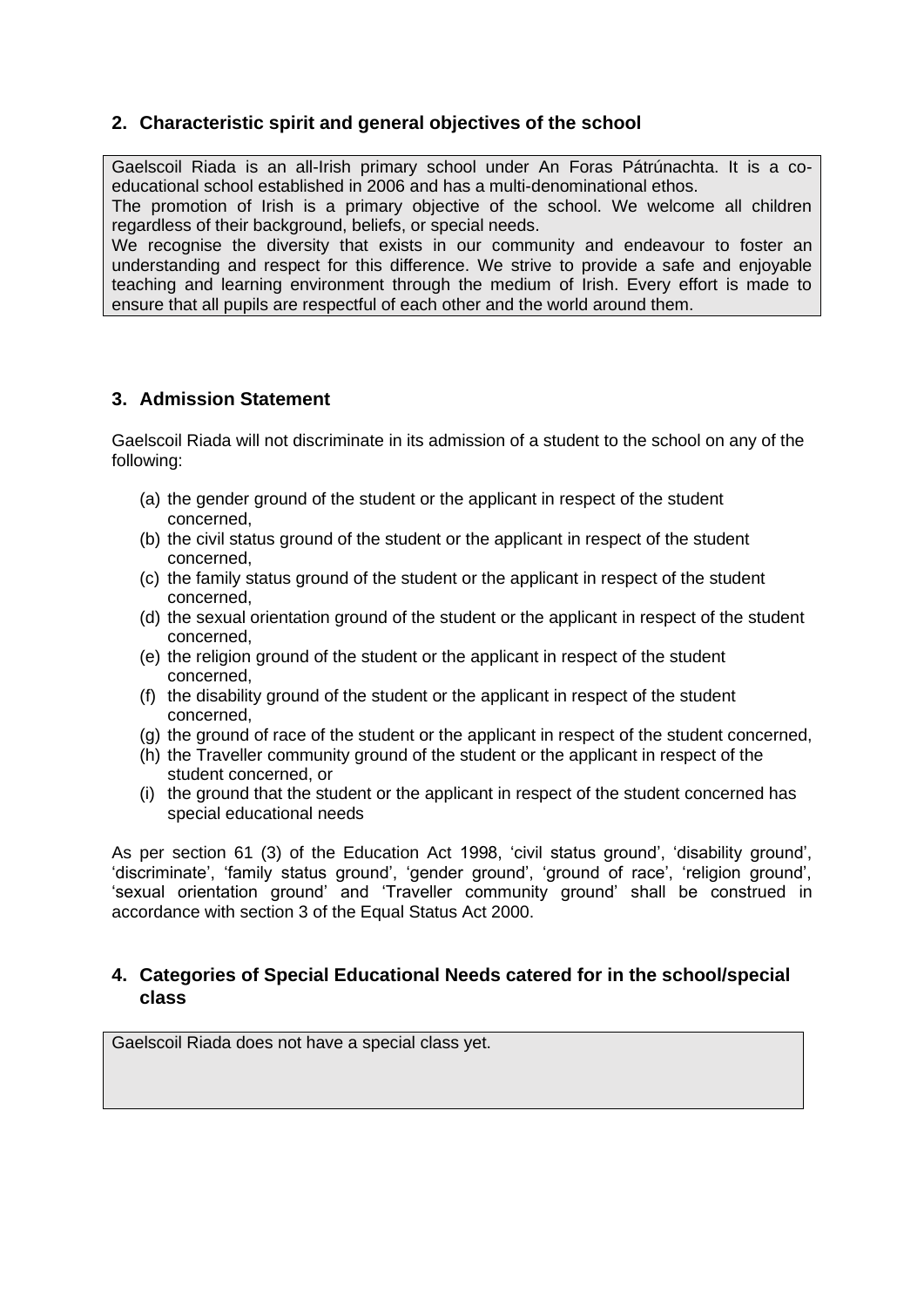# **5. Admission of Students**

This school shall admit each student seeking admission except where –

- a) the school is oversubscribed (please see section 6 below for further details)
- b) a parent of a student, when required by the principal in accordance with section 23(4) of the Education (Welfare) Act 2000, fails to confirm in writing that the code of behaviour of the school is acceptable to him or her and that he or she shall make all reasonable efforts to ensure compliance with such code by the student

### 6. **Oversubscription**

**Admission Requirement** A child must have their 4th birthday on **March 1st** of the year they intend to start school. Any application for a child who will reach their 4th birthday between **1st March** and the first day of the school year will be placed on the main waiting list in the event of over-demand & may be offered a place if a school place becomes available after criteria have been applied.

In the event that the school is oversubscribed, the school will, when deciding on applications for admission, apply the following selection criteria **in the order listed below** to those applications that are received within the timeline for receipt of applications as set out in the school's annual admission notice:

- 1. Brothers, sisters, half-siblings, foster children or adopted children of current pupils.
- 2. Children who have attained a determined level of fluency in Irish which would be likely to decline if he / she is not admitted to an all-Irish school. \*
- 3. Children who have a brother, sister, half sibling, foster or adopted sibling who have previously attended the school.

4. According to age; the oldest child first.

**\* The onus will be on parents / guardians to provide sufficient evidence to demonstrate to the board the required level of fluency in Irish. See further information in the relevant document available from the school.**

In the event that there are two or more students tied for a place or places in any of the selection criteria categories above (the number of applicants exceeds the number of remaining places), the following arrangements will apply:

The school Board reserves the right to set the maximum number of pupils in any given class. The maximum number of pupils to be admitted in Junior Infants shall be 30.

If two or more pupils are tied under criteria 1/2/3, priority will be set according to the next criterion on the list. If criterion 4 applies, the time of birth available on the birth certificate will be taken into account.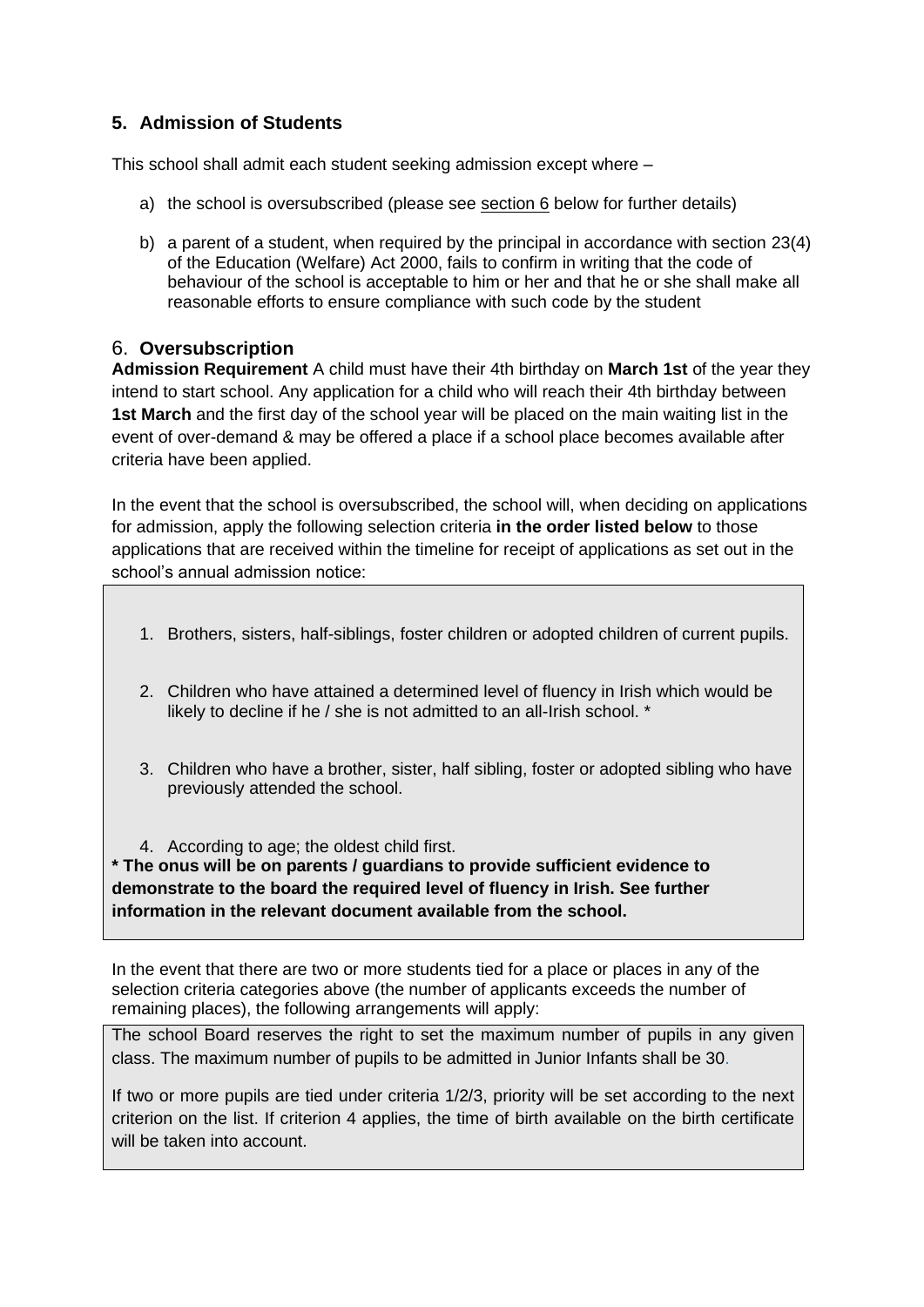### **7. What will not be considered or taken into account**

In accordance with section 62(7)(e) of the Education Act, the school will not consider or take into account any of the following in deciding on applications for admission or when placing a student on a waiting list for admission to the school:

Points (a) to (g) must be included here by all schools. There are limited exceptions to some of these (highlighted in red below) and schools must retain the exceptions that apply to them and delete those that do not:

- (a)a student's prior attendance at a pre-school or pre-school service, including naíonraí,
- (b) the payment of fees or contributions (howsoever described) to the school;
- (c) a student's academic ability, skills or aptitude. other than in relation to:
	- admission to an Irish language school, in accordance with the provisions of section 62(9) of the act
- (d) the occupation, financial status, academic ability, skills or aptitude of a student's parents.
- (e) a requirement that a student, or his or her parents, attend an interview, open day or other meetings as a condition of admission;
- (f) a student's connection to the school by virtue of a member of his or her family attending or having previously attended the school; other than in the case of the school wishing to include a selection criteria based on siblings of a student attending or having attended the school.
- (g) the date and time on which an application for admission was received by the school,

This is subject to the application being received at any time during the period specified for receiving applications set out in the annual admission notice of the school for the school year concerned.

This is also subject to the school making offers based on existing waiting lists (up until 31<sup>st</sup> January 2025 only).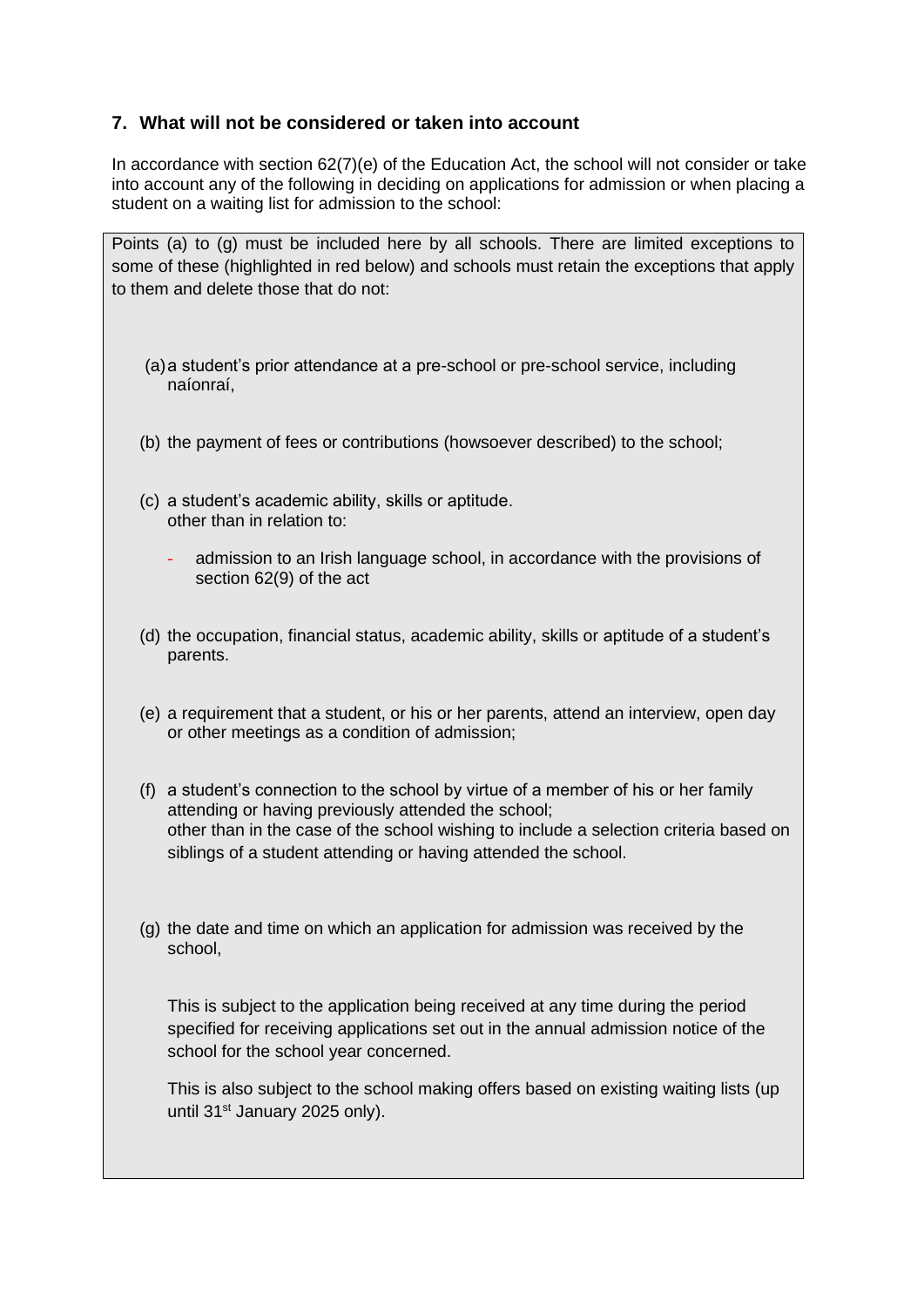### **8. Decisions on applications**

All decisions on applications for admission to Gaelscoil Riada will be based on the following:

- Our school's admission policy
- The school's annual admission notice (where applicable)
- The information provided by the applicant in the school's official application form received during the period specified in our annual admission notice for receiving applications
- (Please see section 14 below in relation to applications received outside of the admissions period and section 15 below in relation to applications for places in years other than the intake group.)

Selection criteria that are not included in our school admission policy will not be used to make a decision on an application for a place in our school.

### **9. Notifying applicants of decisions**

Applicants will be informed in writing as to the decision of the school, within the timeline outlined in the annual admissions notice.

If a student is not offered a place in our school, the reasons why they were not offered a place will be communicated in writing to the applicant, including, where applicable, details of the student's ranking against the selection criteria and details of the student's place on the waiting list for the school year concerned.

Applicants will be informed of the right to seek a review/right of appeal of the school's decision (see section 18 below for further details).

# **10. Acceptance of an offer of a place by an applicant**

In accepting an offer of admission from Gaelscoil Riada, you must indicate—

(i) whether or not you have accepted an offer of admission for another school or schools. If you have accepted such an offer, you must also provide details of the offer or offers concerned and

(ii) whether or not you have applied for and awaiting confirmation of an offer of admission from another school or schools, and if so, you must provide details of the other school or schools concerned.

### **11.Circumstances in which offers may not be made or may be withdrawn**

An offer of admission may not be made or may be withdrawn by Gaelscoil Riada where—

- (i) it is established that information contained in the application is false or misleading. (ii) an applicant fails to confirm acceptance of an offer of admission on or before the date
- set out in the annual admission notice of the school.
- (iii) the parent of a student, when required by the principal in accordance with section 23(4) of the Education (Welfare) Act 2000, fails to confirm in writing that the code of behaviour of the school is acceptable to him or her and that he or she shall make all reasonable efforts to ensure compliance with such code by the student; or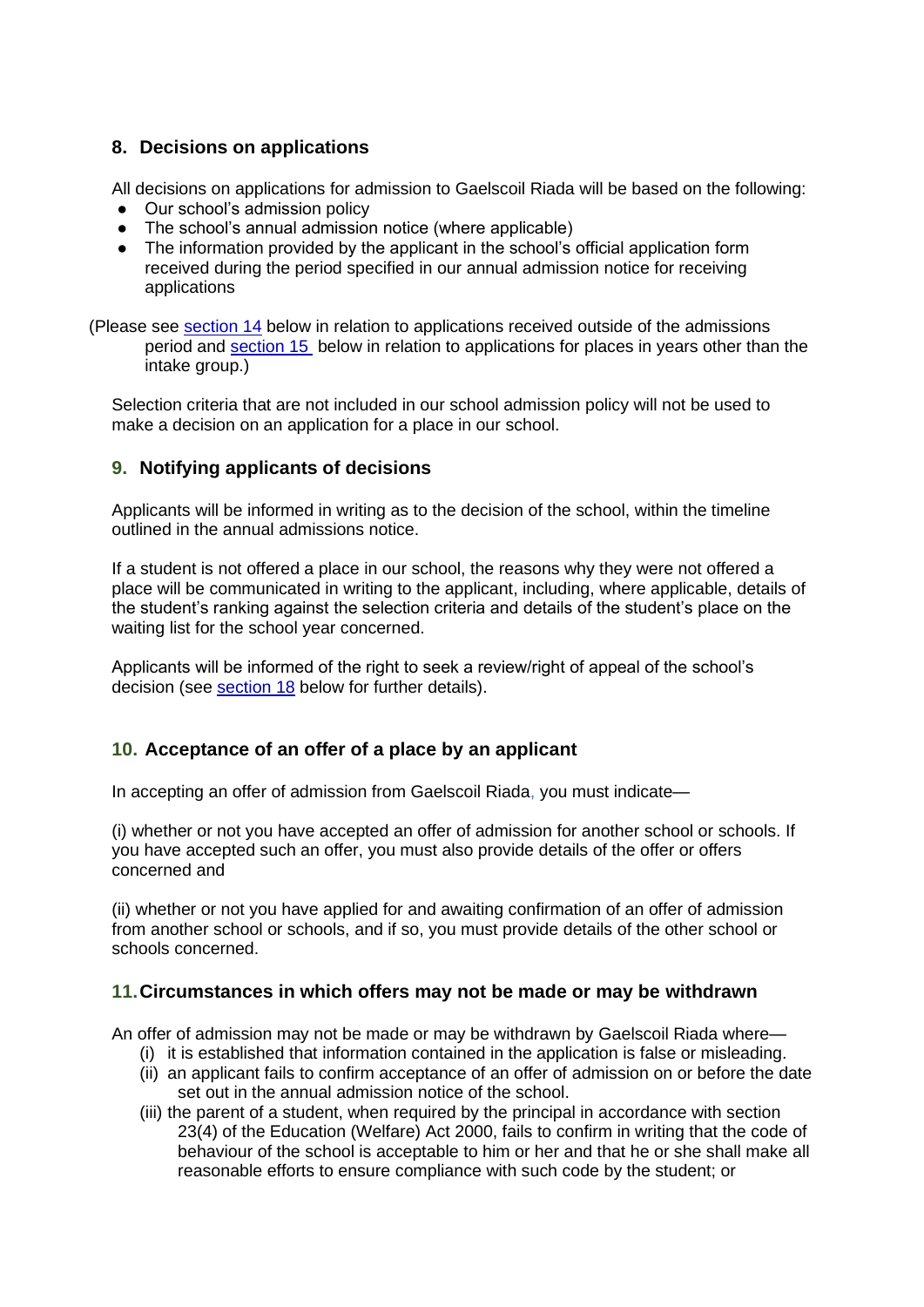(iv) an applicant has failed to comply with the requirements of 'acceptance of an offer' as set out in section 10 above.

### **12.Sharing of Data with other schools**

Applicants should be aware that section 66(6) of the Education (Admission to Schools) Act 2018 allows for the sharing of certain information between schools in order to facilitate the efficient admission of students.

#### **Section 66(6) allows a school to provide a patron or another board of management with a list of the students in relation to whom—**

- (i) an application for admission to the school has been received,
- (ii) an offer of admission to the school has been made, or
- (iii) an offer of admission to the school has been accepted.

#### **The list may include any or all of the following:**

- (i) the date on which an application for admission was received by the school;
- (ii) the date on which an offer of admission was made by the school;
- (iii) the date on which an offer of admission was accepted by an applicant;

(iv) a student's personal details including his or her name, address, date of birth and personal public service number (within the meaning of section 262 of the Social Welfare Consolidation Act 2005).

#### **13.Waiting list in the event of oversubscription**

In the event of there being more applications to the school year concerned than places available, a waiting list of students whose applications for admission to Gaelscoil Riada were unsuccessful due to the school being oversubscribed will be compiled and will remain valid for the school year in which admission is being sought.

Placement on the waiting list of Gaelscoil Riada is in the order of priority assigned to the students' applications after the school has applied the selection criteria in accordance with this admission policy.

Offers of any subsequent places that become available for and during the school year in relation to which admission is being sought will be made to those students on the waiting list, in accordance with the order of priority in relation to which the students have been placed on the list.

The supplementary waiting list will be created if applications are received after the closing date set out in the Annual Admission Notice. Applications will be ranked according to the selection criteria in this admissions policy. The first waiting list will be cleared before candidates are offered places on this supplementary list.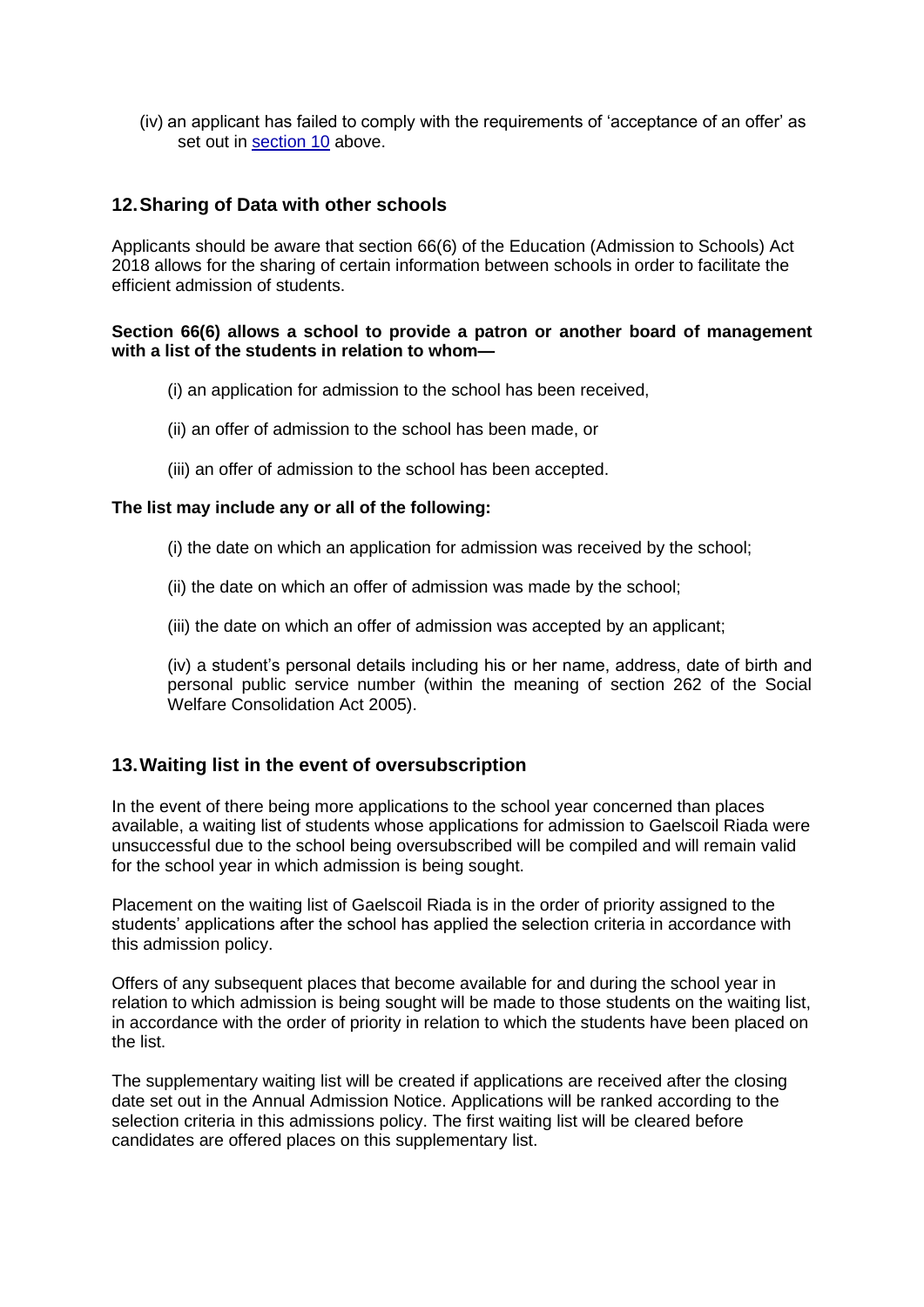# **14.Late Applications**

A place will be offered if a place is available in the school.

If there is an over-subscription for places at the school following the main admissions process, any school place that subsequently emerges from the waiting list created from that process will be filled.

If applications are received after the closing date as set out in the Annual Admission Notice a supplementary waiting list will be created. The main waiting list will be cleared before candidates are offered places on this supplementary list. When a space becomes available in the school, applications for the supplementary waiting list will be considered against the selection criteria in this admissions policy on the day that that place becomes available in accordance with the School Admissions Act 2018 and in accordance with any regulations made under that Act.

### **15.Procedures for admission of students to other years and during the school year**

The procedures of the school in relation to the admission of students who are not already admitted to the school to classes or years **other than the school's intake group** are as follows:

Parents/guardians wishing to apply for a place in any class other than Junior Infants must write an application letter to this effect to the Chairperson of the Board. The decision to accept children in any other class is a matter for the Board of Management to decide.

#### **Senior Infants / 1st Class**

Places will be allocated if places are available in the following classes: Senior Infants and 1st Class. Where the number of applications exceeds the number of places available in the relevant class, the school will apply the selection criteria set out in Section 6 of this policy applies to such applications. Where no places are available, the child's name will be placed on the waiting list in accordance with Section 13 of this policy.

#### **2nd to 6th Class**

Children in 2nd to 6th class will be given a place if there is space in the class **and** the Principal / Board of Management decides that the child's Irish language ability is at a level that would allow the child to function and learn in class and where other pupils would not have to turn to English to communicate. **The parent/guardian will be required to provide evidence of this standard.** The Board of Management will have the final decision in these cases.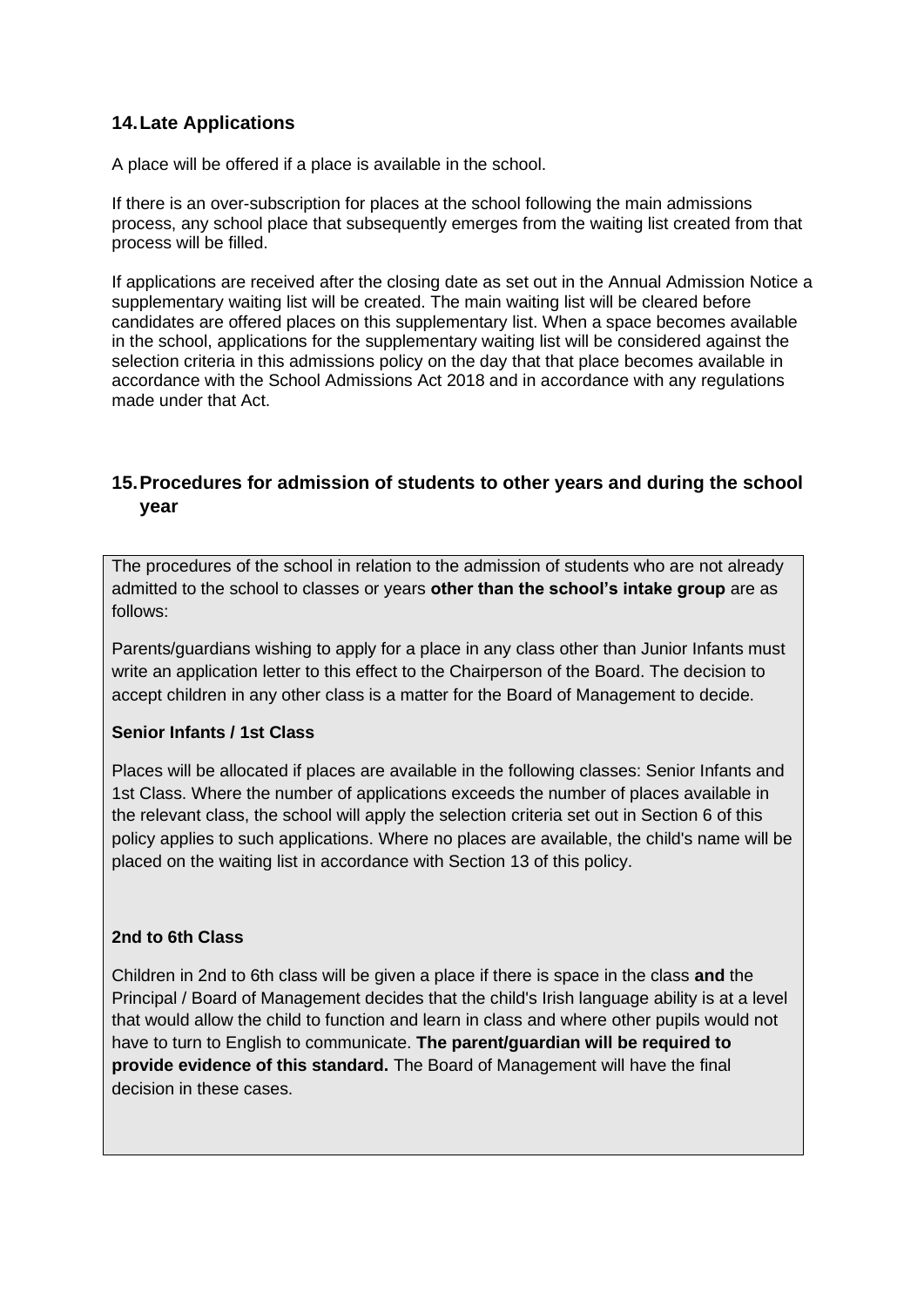The procedures of the school in relation to the admission of students who are not already admitted to the school, after the commencement of the school year in which admission is sought, are as follows:

Parents / guardians wishing to apply for a place in any class other than Junior Infants must write an application letter to this effect to the Chairperson of the Board. The decision to accept children in any other class is a matter for the Board of Management to decide.

### **Senior Infants / 1st Class**

Places will be allocated if places are available in the following classes: Senior Infants and 1st Class. Where the number of applications exceeds the number of places available in the relevant class, the school will apply the selection criteria set out in Section 6 of this policy applies to such applications. Where no places are available, the child's name will be placed on the waiting list in accordance with Section 13 of this policy.

### **2nd to 6th Class**

Children in 2nd to 6th class will be given a place if there is space in the class **and** the Principal / Board of Management decides that the child's Irish language ability is at a level that would allow the child to function and learn in class and wherer other pupils would not have to turn to English to communicate. **The parent / guardian will be required to provide evidence of this standard.** The Board of Management will have the final decision in these cases.

# **16.Declaration in relation to the non-charging of fees**

This rule applies to all schools.

The board of Gaelscoil Riada or any persons acting on its behalf will not charge fees for or seek payment or contributions (howsoever described) as a condition of-

- (a) an application for admission of a student to the school, or
- (b) the admission or continued enrolment of a student in the school.

# **17. Arrangements regarding students not attending religious instruction**

Our school welcomes all pupils.

**Multi-denominational Schools:** Our school is a multi-denominational school, and our school pursues an ethical and spiritual program. Faith formation/Religious instruction is not part of the program so all students can attend classes.